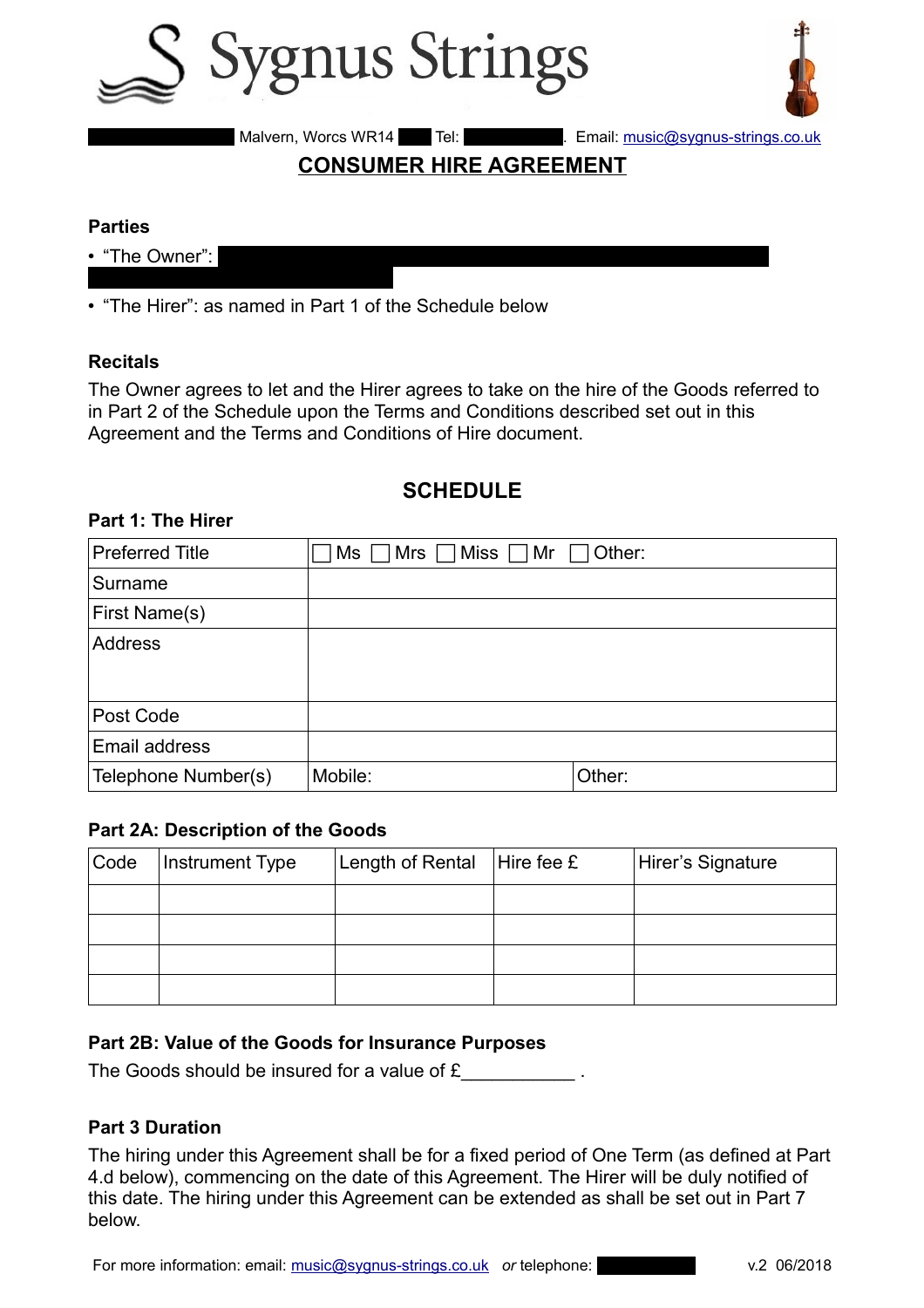## **Part 4 Financial and related Particulars**

- **a) Rentals.** An initial rental of £ **E** is payable on the date of signature by the Hirer of this Agreement and thereafter rentals in the sum of  $E$  are payable each and every subsequent Term in advance on the first day of each Term, commencing on \_\_\_\_\_\_\_\_\_\_\_\_\_\_\_\_\_\_\_\_\_\_ and in accordance with the renewals set out in Clause 7 hereof.
- **b) Variation of rental payments.** The Owner shall at its discretion be entitled to vary the amount of any Rental payable under this Agreement upon giving 7 days' written notice to the Hirer.
- **c) Other payments.** The following payments shall also be payable by the Hirer under this Agreement:
	- i. a late payment charge of £5 per Term for payments not received on time;
	- ii. an administration charge of £5 for processing cash or cheque payments;
	- iii. for the care, maintenance and protection of the Goods;
	- iv. insurance premiums; and/or
	- v. sums payable on termination of this Agreement for damage to the goods if there is a shortfall in the insurance monies as set out in Clause 7.1.3 of the Terms and Conditions of Hire.
- **d) Term.** A term in this Agreement shall mean  $1^{st}$  January to  $30^{th}$  April;  $1^{st}$  May to  $31^{st}$ August; 1<sup>st</sup> September to 31<sup>st</sup> December.

## **Part 5 Security**

This Agreement is to be secured by a refundable deposit of £50.00, the refund-ability thereof to be subject to Clause 7 of the Terms and Conditions of Hire.

## **DECLARATIONS BY HIRER**

I declare and acknowledge:

- i. that I have read the conditions set out in this Agreement and accompanying Terms and Conditions of Hire;
- ii. that all of the details of this Agreement were completed before I signed below and are fully understood by me;
- iii. that I undertake that immediately upon delivery of the Goods I will examine and inspect the Goods in order to satisfy myself that they are entirely suitable for the purpose for which they are required, and are in good order and condition. If I have any complaints I then I will provide full details to the Owner in writing within 7 days of delivery. I am aware that the Owner will rely on this undertaking in entering into this Agreement.

This is a Hire Agreement regulated by the Consumer Credit Act 1974. Sign it only if you want to be legally bound by it's terms. Under this Agreement the Goods do not become your property and you must not sell them.

| Signed for and on        |
|--------------------------|
| behalf of Sygnus Strings |

Signature of Hirer: **Dated:** Dated:

behalf of Strings: And Strings: And Strings: Dated: Dated: And Dated: And Dated: And Dated: And Dated: And Dated: And Dated: And Dated: And Dated: And Dated: And Dated: And Dated: And Dated: And Dated: And Dated: And Dated